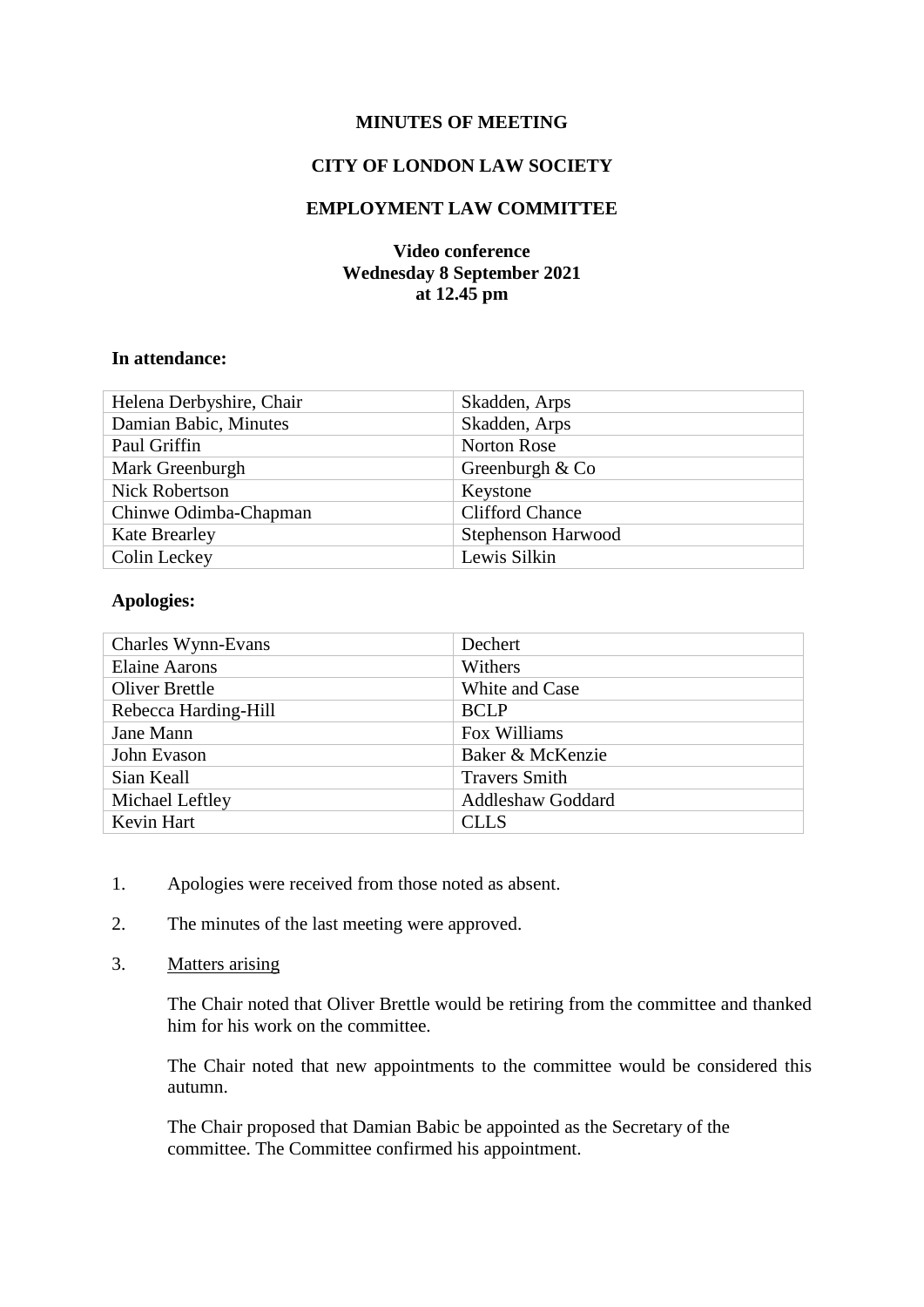#### 4. Discussion of issues on the City's return to work

The committee agreed that generally US headquartered employers were more readily requiring vaccinations as a condition for a return to the office than UK employers.

A member of the committee has seen one employer seeking to renegotiate terms and conditions with employees to reduce pay for employees who work from home. The committee agreed that this was likely to become more of an issue with pay differentials emerging between employees working remotely and those in the office. The committee had generally experienced clients considering these issues, including pressures on regional employers with employees seeking moves to London for higher paid jobs that require less time in the office.

The committee considered the issue of employees refusing to return to work and agreed that a large number of employers were experiencing issues with difficult employees, albeit on an individual basis. A member said that ultimately that this would be determined by the market and the competition for talent in certain sectors and the extent to which employees can demand to work remotely.

A member considered the issues presented by hybrid models of working, with junior staff encouraged to be in the office for training and mentoring purposes and senior staff having more flexible working patterns. The committee agreed that this presented issues and could have an impact on pay for those working remotely and those working in the office.

It was noted that many employers have not been able to get comfortable from a permanent establishment and regulatory perspective with employees working abroad for long periods of time.

### 5. ICO Call for Views on Employment Practices

The Chair asked for volunteers for a working group to respond to the ICO paper and noted that the responses were due by 21 October. The Chair confirmed she would email the wider group for volunteers to work on a response.

### 6. Cases

The committee considered two cases (*Accattatis v Fortuna Group (London) Limited*  and *Montanaro v Lansafe Limited*). The Chair noted that these two ET decisions around automatically unfair dismissals if employees take steps to protect themselves or others where they have a reasonable belief of serious and imminent danger could give employees potential arguments around continued remote working in the context of covid-19.

A member of the committee was surprised about the decision in *Accattatis* because the offer to fail to pay the employee if they were not at work was not really fair treatment in the circumstances, particularly in the context of the Covid-19 health and safety risk.

The committee also considered the EAT's decision in *Abbeyfield (Maidenhead) Society v Hart (UKEAT/0016/21)* and the finding that an email indicating intention to dismiss that was sent prior to a disciplinary hearing was covered by litigation